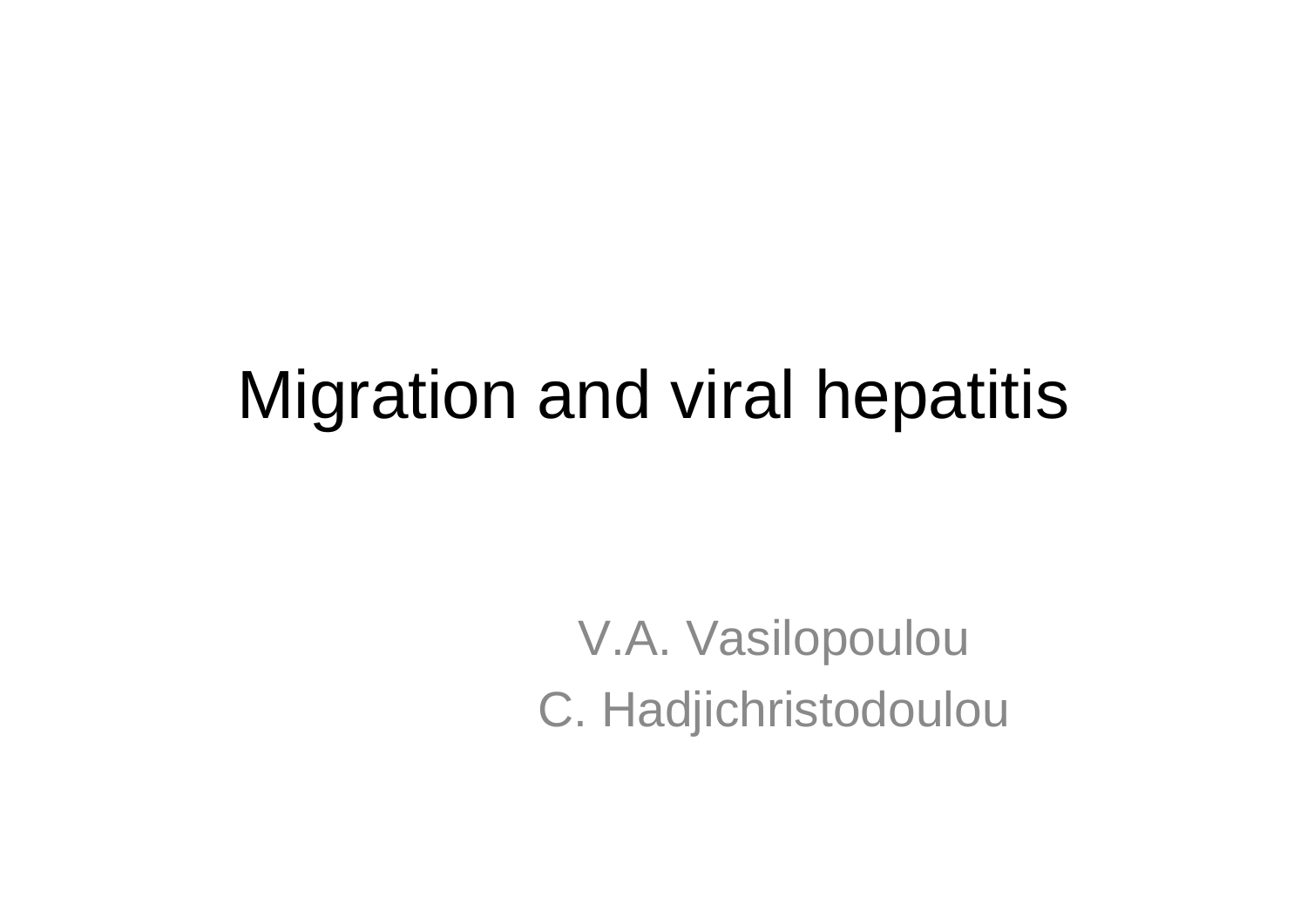# Migration in Greece

- Historically, Greek people would migrate to USA, Australia and Western Europe.
- Greece did not have immigrants until recently.
- Dramatic political changes in the Balkans and Eastern European countries.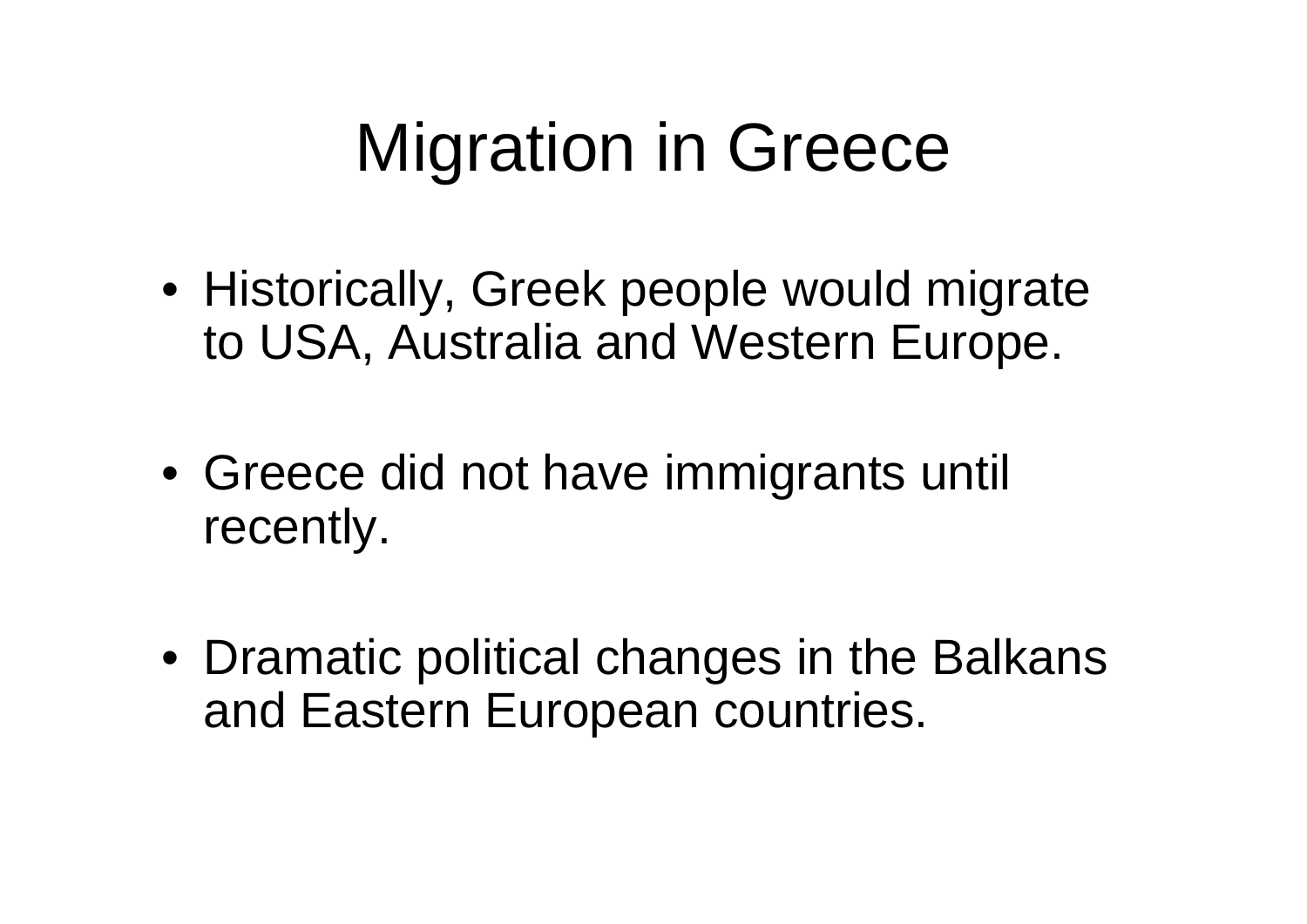# Migration in Greece

- Since the beginning of 1990's immigrants from Albania, other Balkan countries and former USSR countries start coming into the country.
- They reside in both urban and rural areas and in the last census (2001) immigrants account for almost 10% of our population.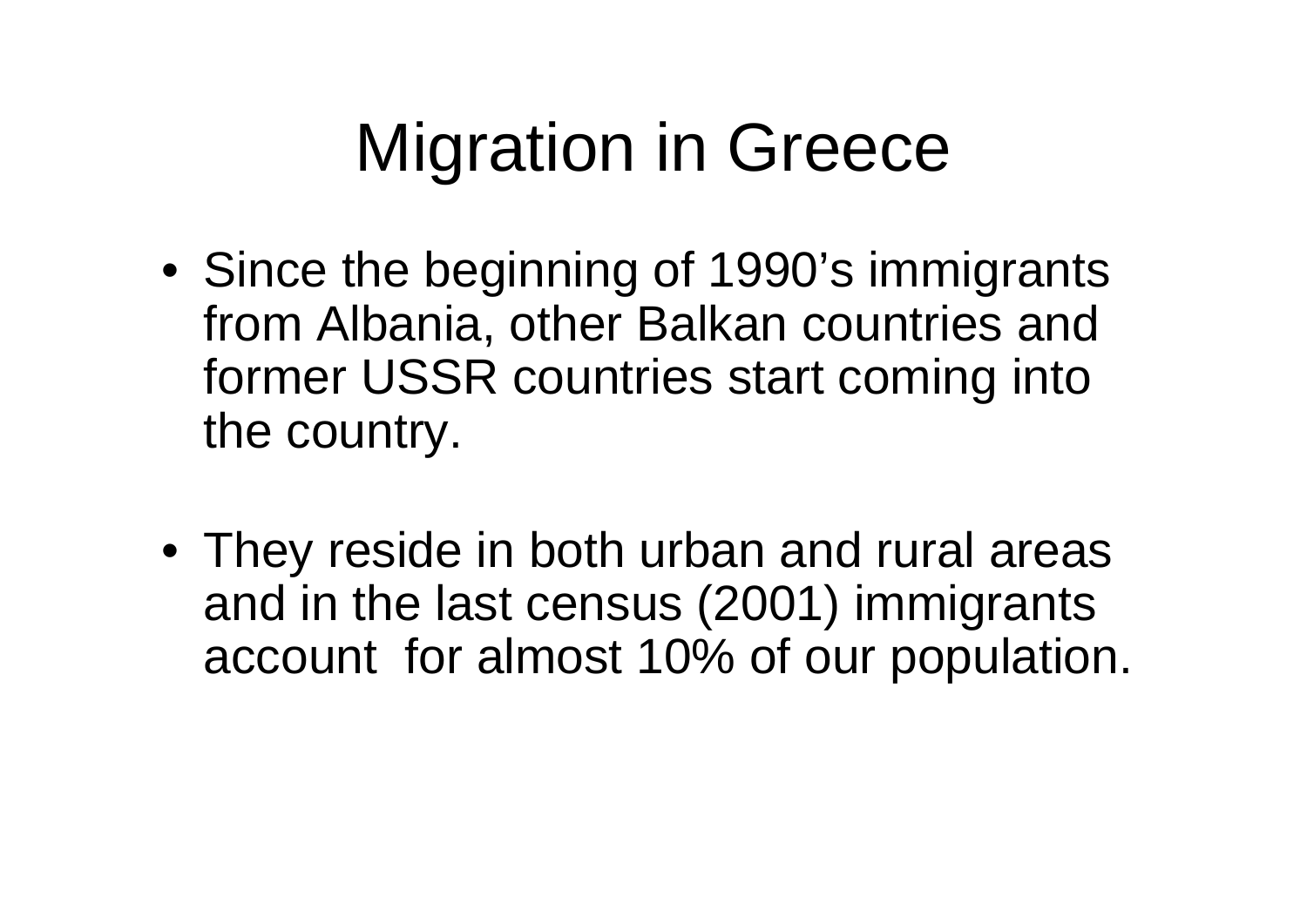#### Policy for immigrants and infectious diseases

- In order to get legal papers all immigrants and their families have to get a "health certificate".
- Adults need a chest x-ray (r/o TB)
- Children need a Mantoux test + chest x-ray.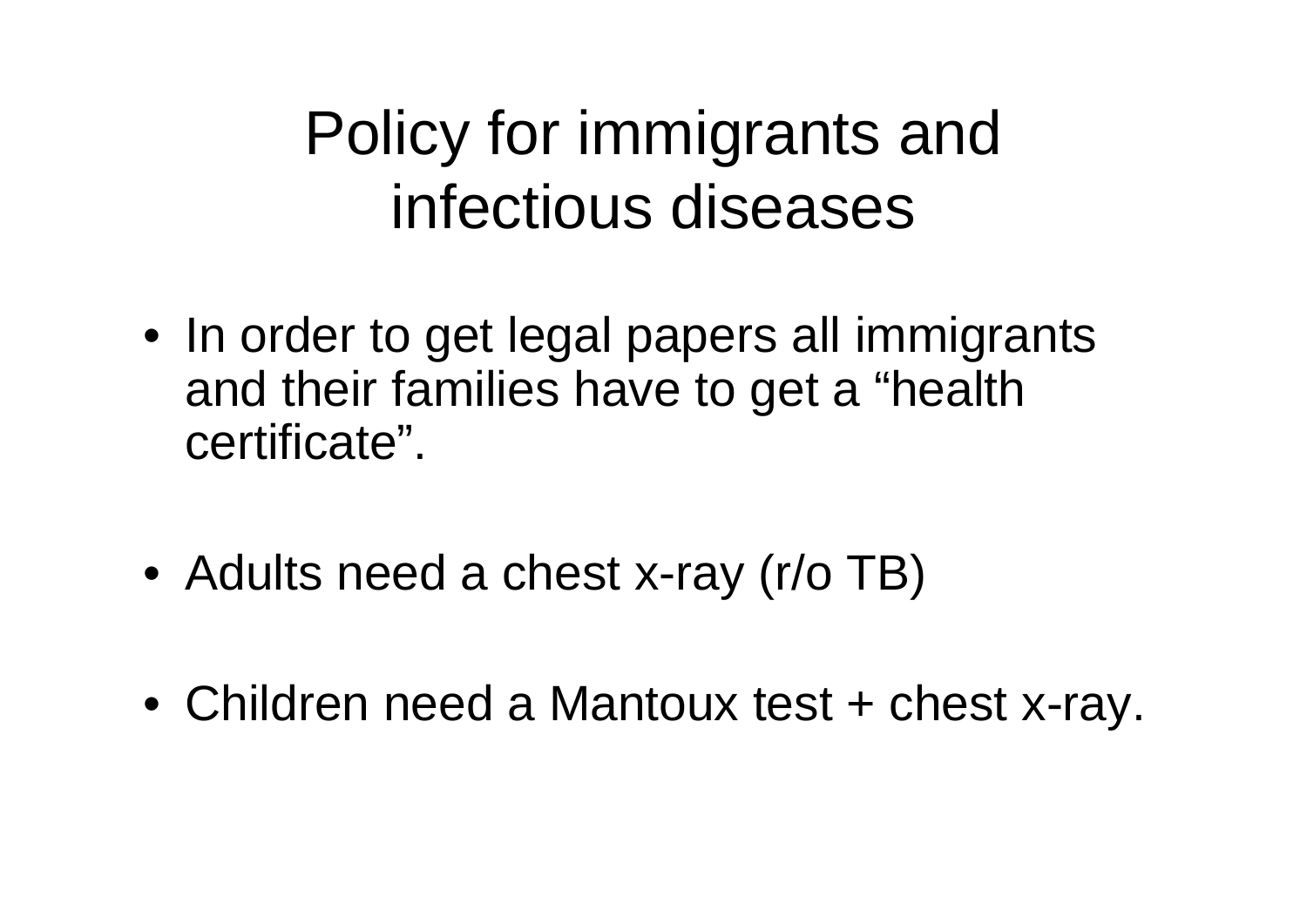## Immigrants and Viral Hepatitis testing

- No serologic testing for viral hepatitis is required for:
	- $\triangleright$  health certificate
	- $\triangleright$  refugee camps
- So data on migration and viral hepatitis derived from individual studies from different areas of the country.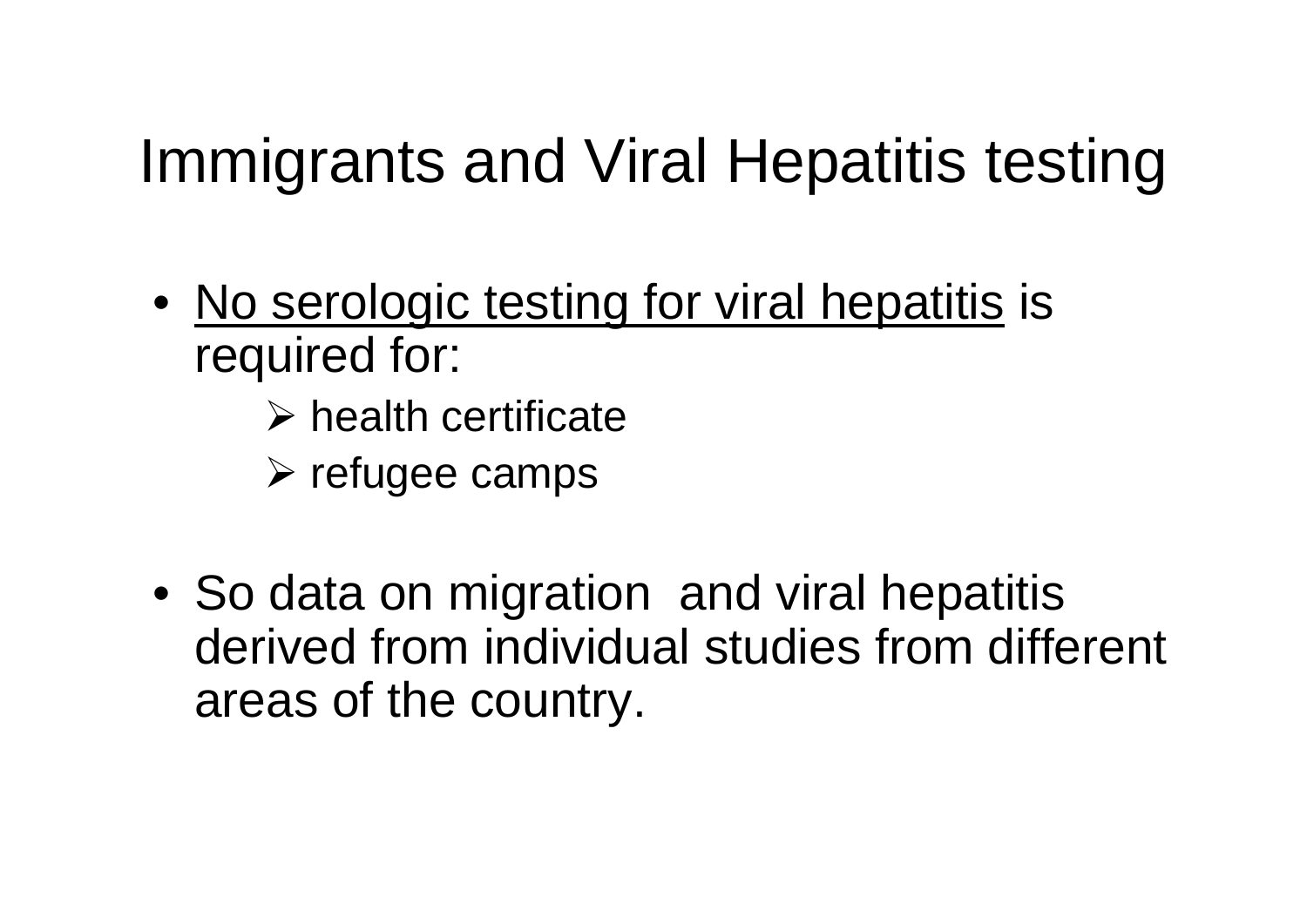# Immigrants and HAV

- It is expected that people that grew up in areas with medium to high endemicity of HAV will be immune.
- In a study from Epirus a prevalence of 98.2% of anti-HAV antibodies was found in ~1000 immigrants from Albania 0-81 years old.
- Among pregnant Albanian women: 96.2%.
- In pediatrics, sporadic cases of hepatitis A in children post vacation when immigrant children visit home country.

Dalekos G, et al. Eur J Gasttroenterol Hepatol 1995 Malamitsi-Puchner A, et al. Eur J Epidemiol 1996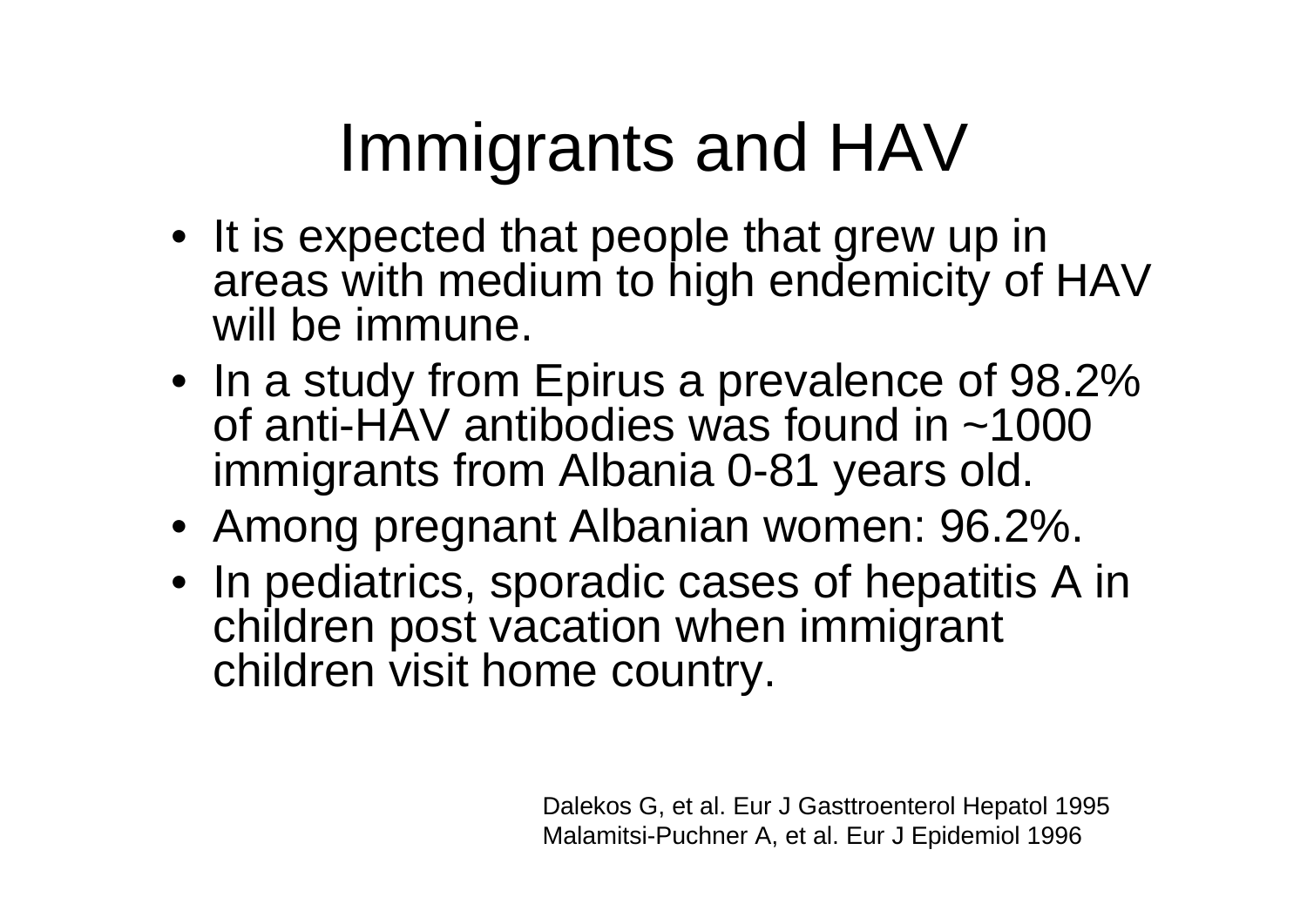# Migration and hepatitis B

- Many small studies with local data.
- Older study from Epirus found in Albanian immigrants very high prevalence of hepatitis B markers:

¾HBsAg: 22.2% , anti-HBc: 70.6%, HBeAg: 21.1%.  $\triangleright$  anti-HDV: 12.7%.

• Recent study from Athens area with 130 refugees from different areas of the world confirmed the high HBV infection rate in immigrants. Dalekos G, et al. Eur J Gastroenterol Hepatol 1995

Roussos A, et al World J Gastroenterol 2003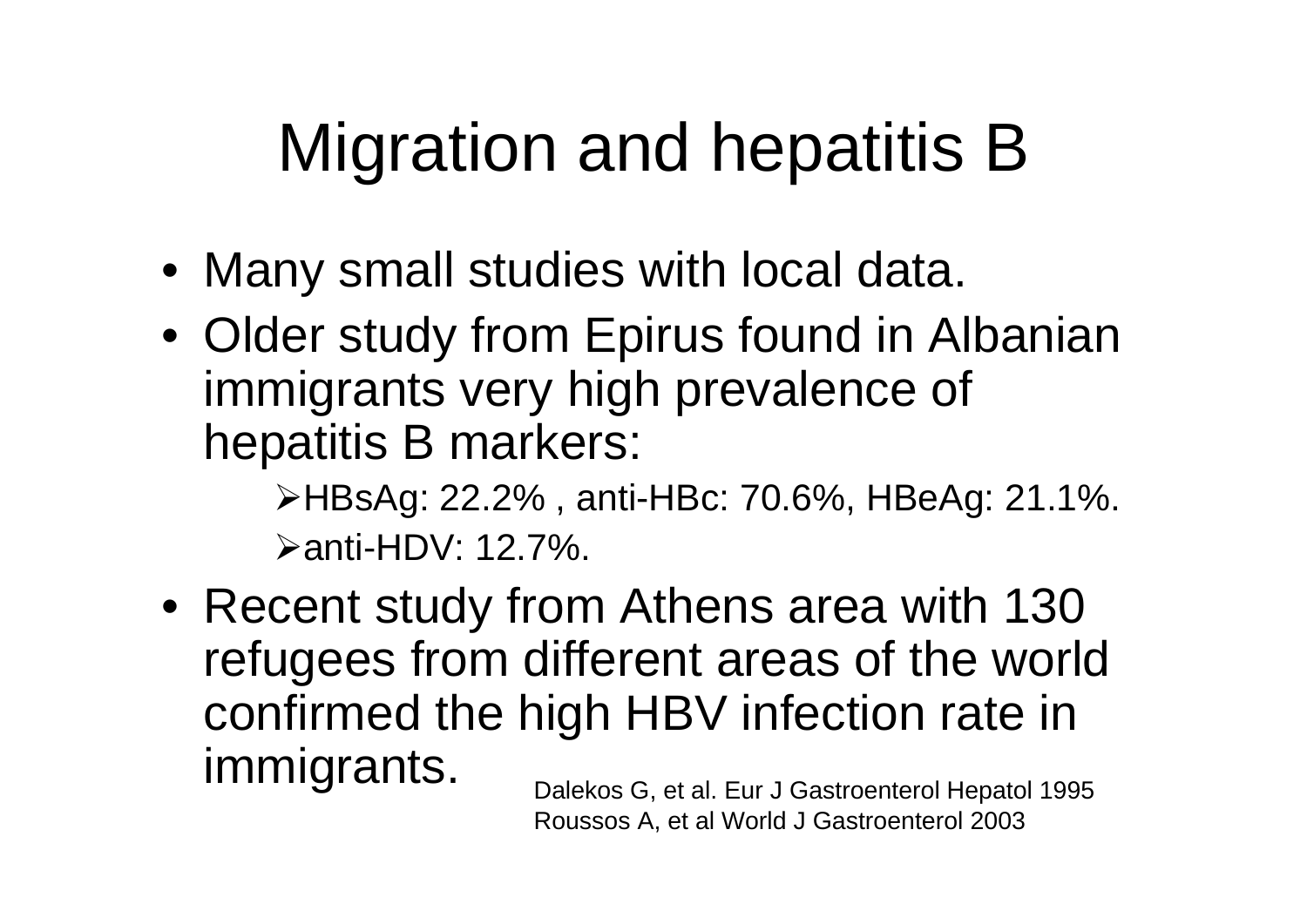## Prevalence of HBV markers in immigrants residing in Athens

| <b>Ethnicity</b> | N   | HBsAg (+)               | Anti-HBc (+)          |
|------------------|-----|-------------------------|-----------------------|
| Albania          | 76  | 17 (22.4%) <sup>a</sup> | 54 (71%) <sup>a</sup> |
| E. Europe        | 35  | 0(0)                    | 8(23%)                |
| Asia             | 11  | $3(27.3%)^b$            | $5(45%)^b$            |
| Africa           | 5   | 0(0)                    | 2(25%)                |
| <b>Total</b>     | 130 | 20 (13.4%)              | 69 (53.1%)            |

 $a$  P<0.008,  $b$  P<0.001

Roussos A, et al World J Gastroenterol 2003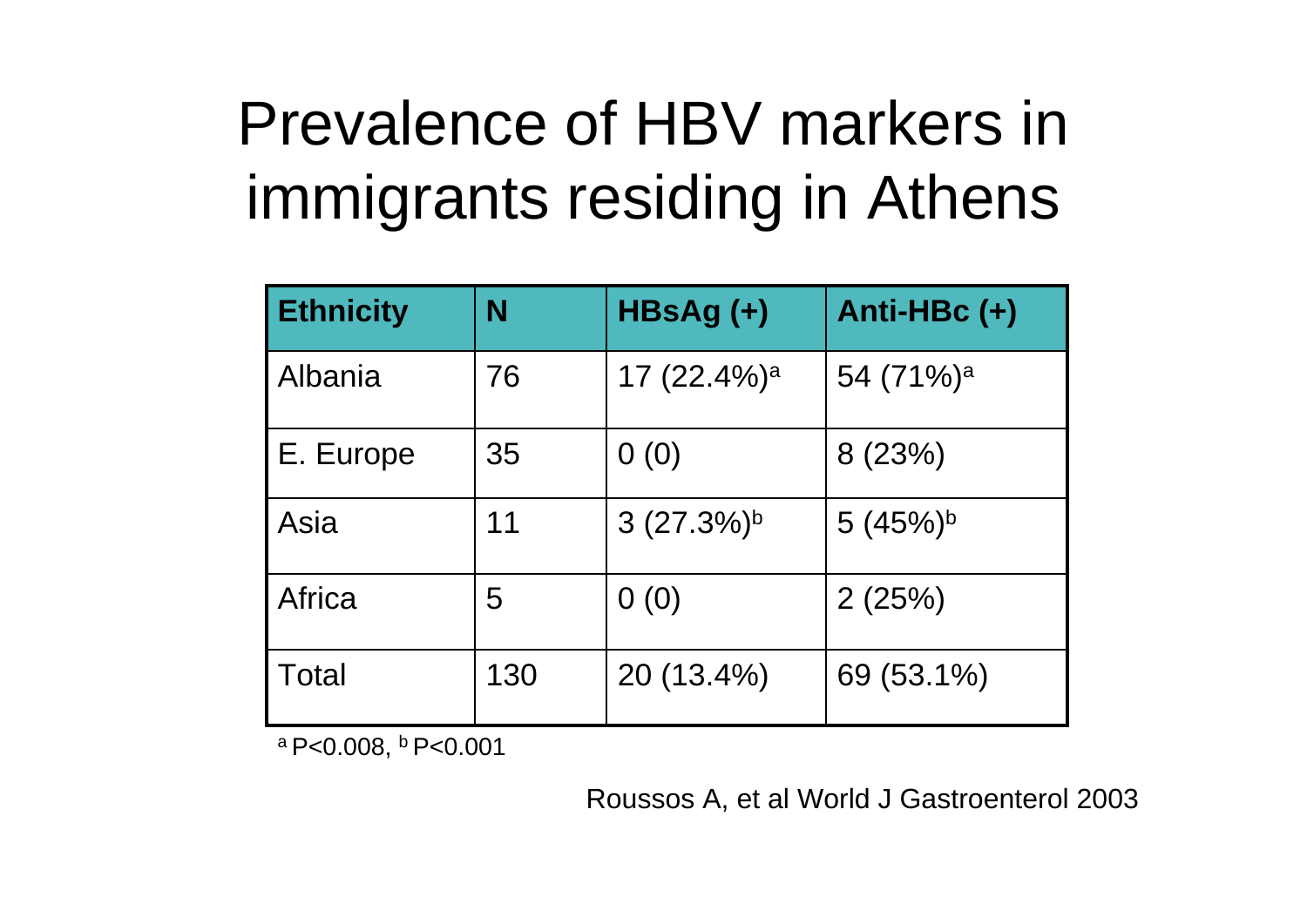## Migration and hepatitis B

• Many studies have been performed in pregnant women (retrospective and prospective data).

| Author, year publ.                  | <b>Data collection</b>                                       | <b>HBsAg</b>                                                                          |
|-------------------------------------|--------------------------------------------------------------|---------------------------------------------------------------------------------------|
| Malamitsi-Puchner A,<br>et al. 1996 | Retrospective,<br>Albanian women<br>$(N=500)$ , one center   | 13.4%, HBeAg(+): 7.5%                                                                 |
| Panagopoulos P, et<br>al. 2004      | Retrospective data on<br>5,497 women over 8yrs<br>one center | Immigrants: 4.67%<br>Greek: 2.9%                                                      |
| Papaevangelou V, et<br>al. 2006     | Prospective on 3,760<br>women, whole country<br>over 2 weeks | Immigrants: 5.7 %<br>Albanian: 9.8%, Greek: 1.7%                                      |
| Elefsiniotis L, et al.<br>2007      | Prospective 2 year, one<br>center (N=26,746)                 | Albanian: 4.9%, E. Europe: 1.29%,<br>Asian: 5.6%, Greek: 0.57%<br>HBeAg $(+)$ : 2.67% |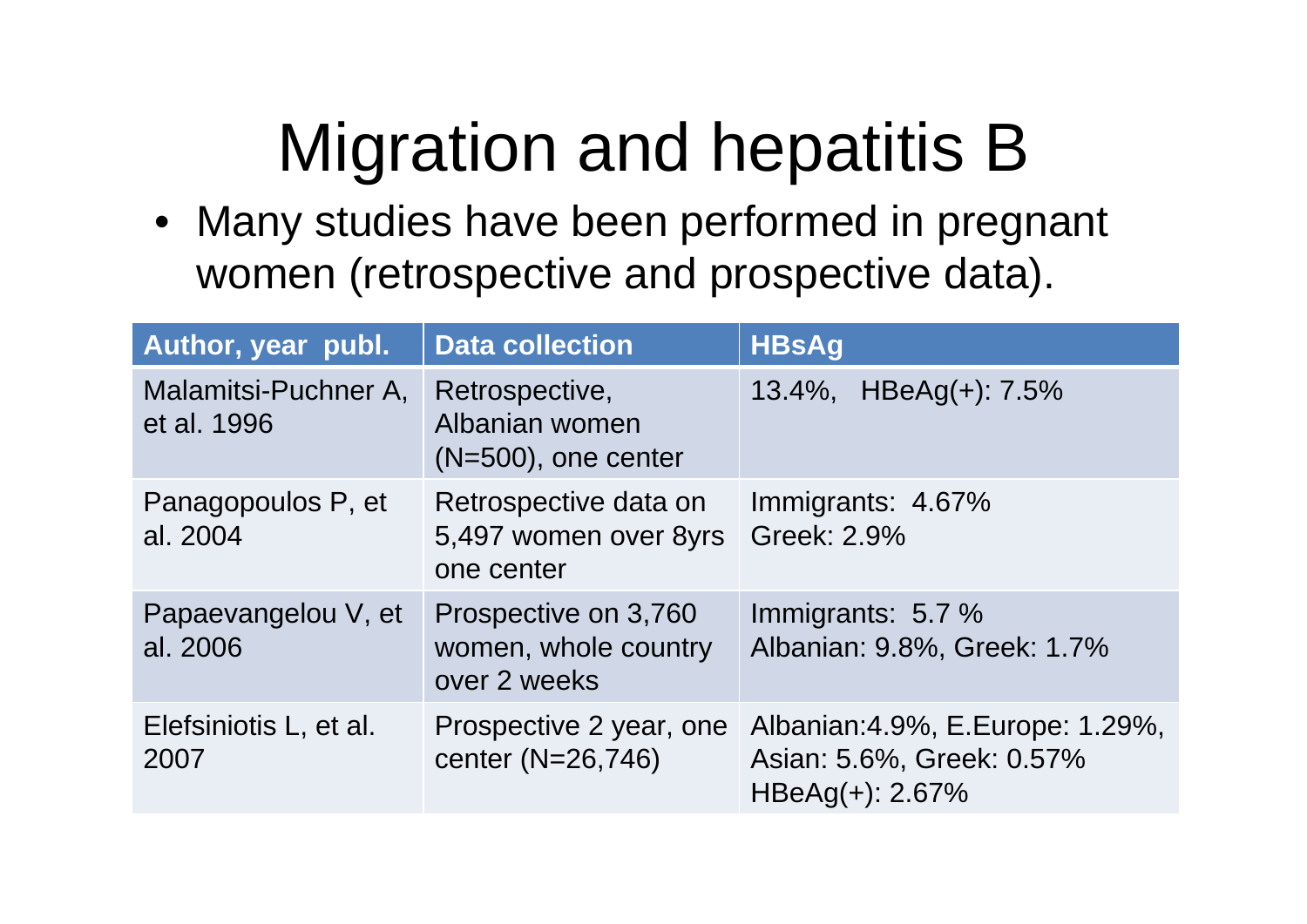## Migration and hepatitis C

• Prevalence of HCV in Greek population: 0.4-0.8%

• In immigrant population prevalence: 1.75 – 2.3%.

Dalekos G, et al. Eur J Gastroenterol Hepatol 1995 Roussos A, et al World J Gastroenterol 2003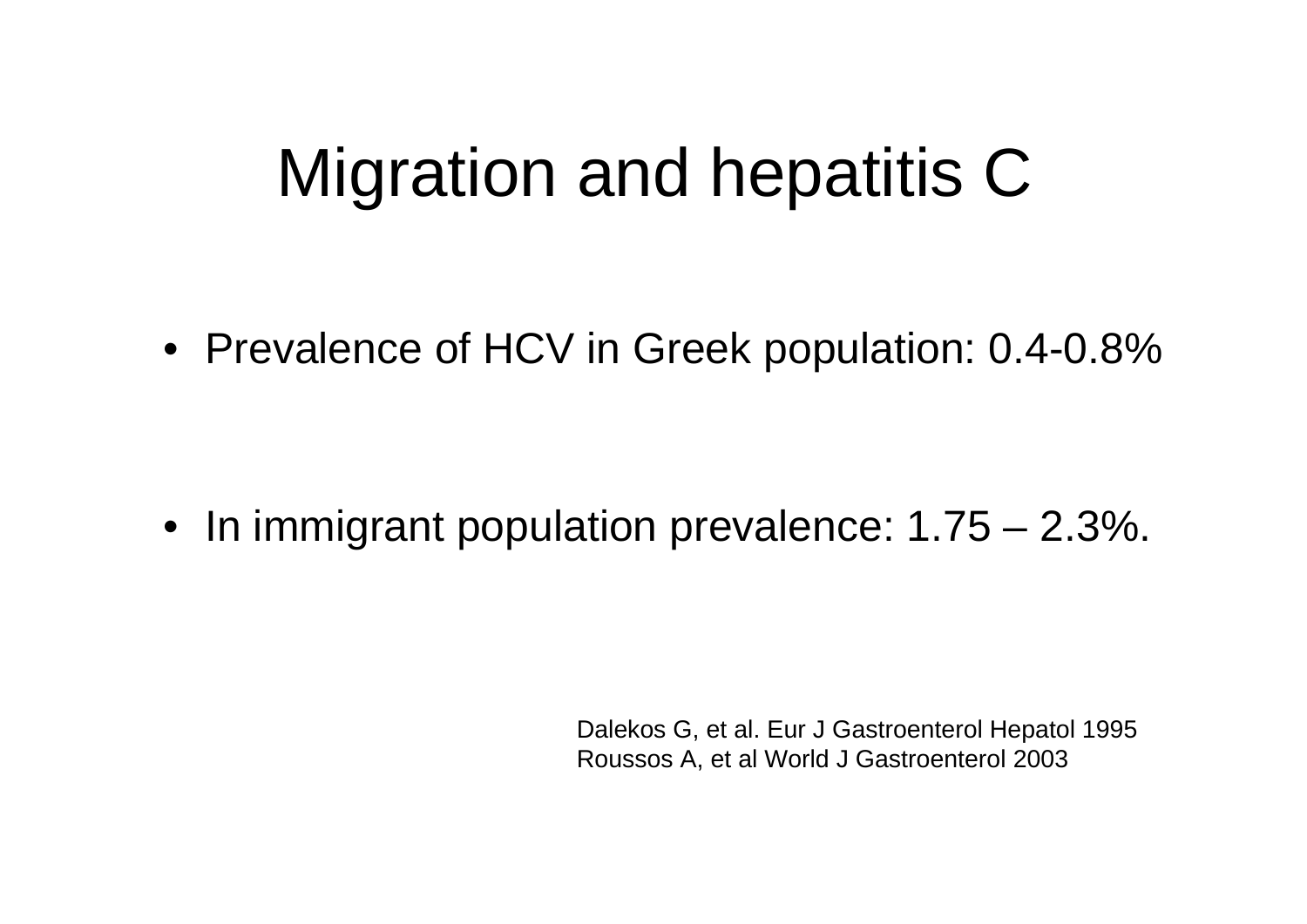### Prevalence of HCV antibodies in immigrants residing in Athens

| Ethnicity     | $%$ Anti-HCV $(+)$ |
|---------------|--------------------|
| Albania       | 1.9                |
| E. Europe     | 2.8                |
| Asia          | $\Omega$           |
| Africa        | 12.5               |
| Total (N=130) | 2.3                |

Roussos A, et al World J Gastroenterol 2003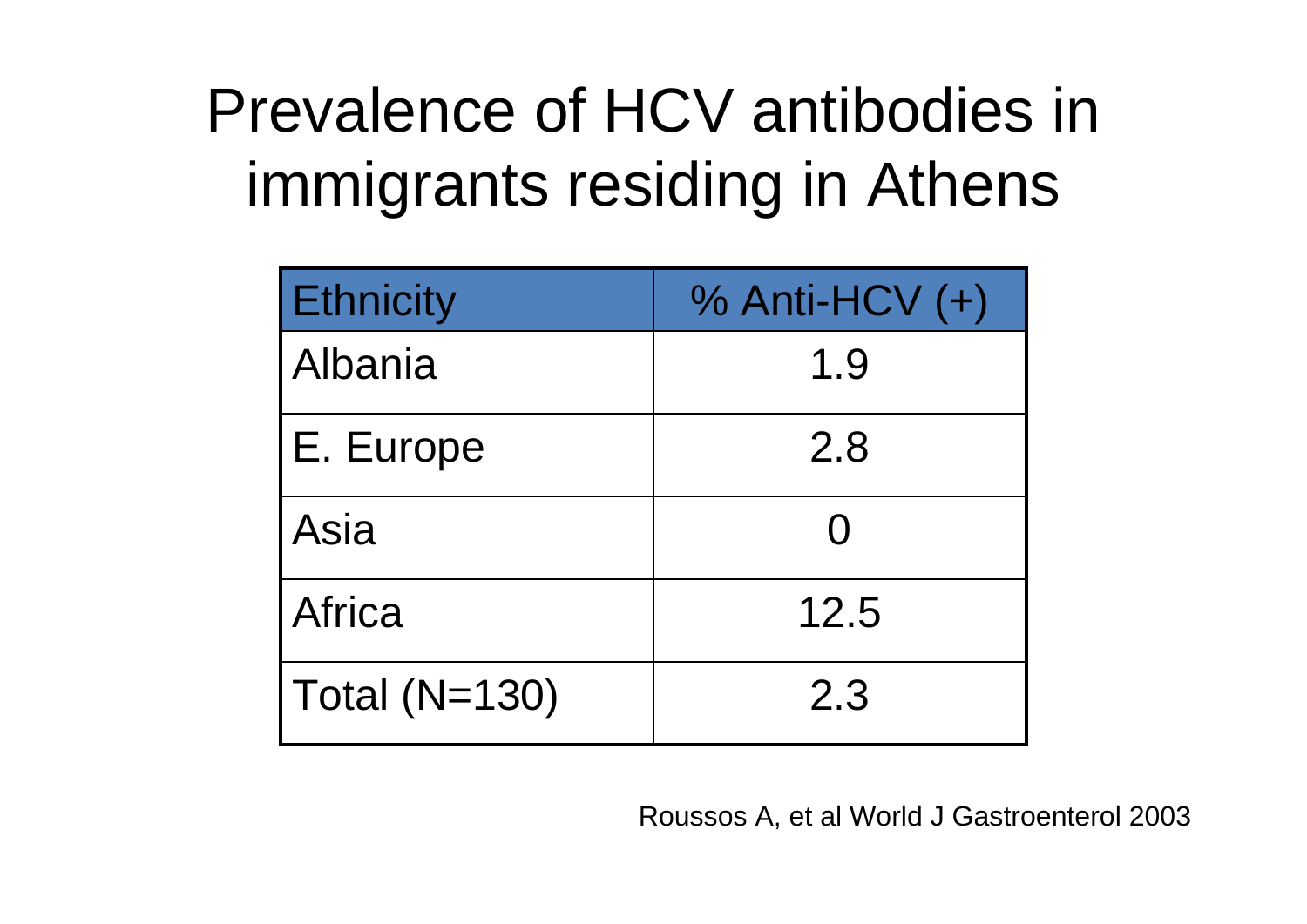# Migration and hepatitis C

#### In immigrant pregnant women:

¾ Retrospective study over 8 yrs from one center (N=5,497): 1.33%\*

¾ Prospective study, whole country over 2 weeks (N=3,760): 0.8%

¾ Prospective study, one center, one year (N=2,408): 4.82%\*\*

Greek: 0.16% \*\* E. Europe

Panagopoulos P et al. J Maternal-Fetal and Neonatal Med 2004. Papaevangelou V personal communication. Raptopoulou-Gigi M et al. Eur J Epidemiol 2001.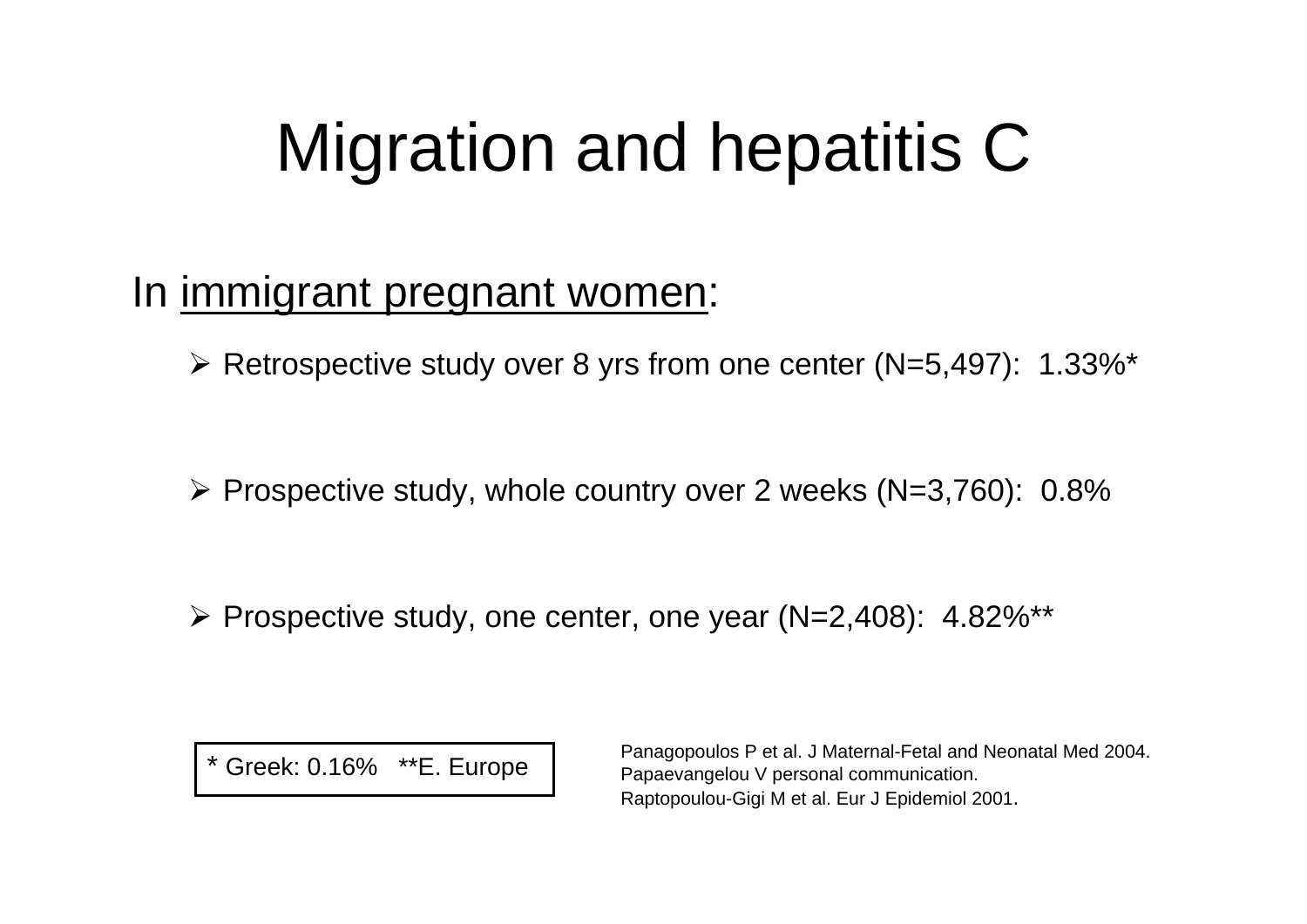#### Migration and viral hepatitis in Greece Conclusions (I)

Epidemiology of viral hepatitis have changed over the last 15 years with the increased number of immigrants:

- Increased number of acute hepatitis A in susceptible children of immigrant families traveling back to home country for vacation.
	- $\triangleright$  Need to reinforce vaccination of this high risk group.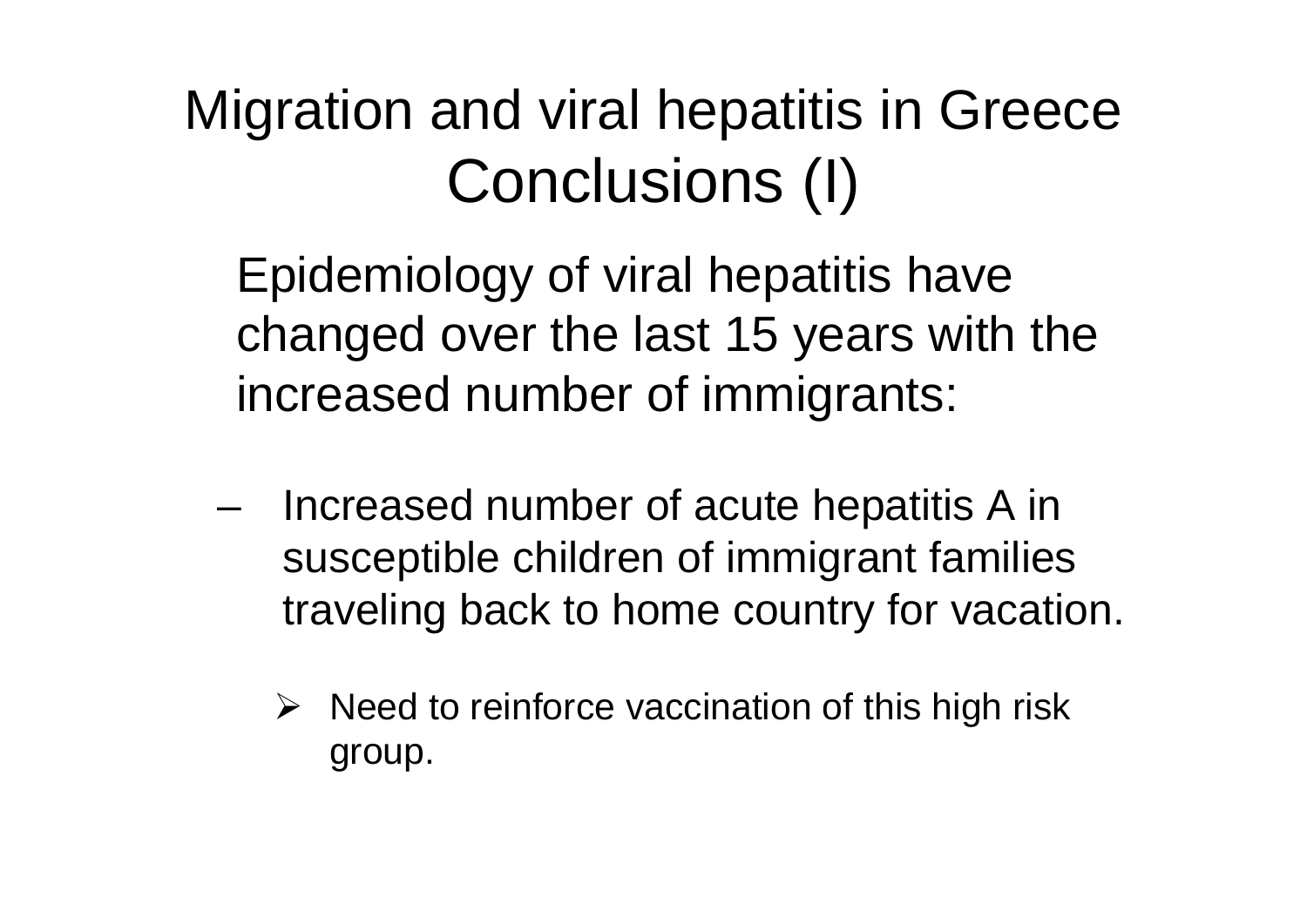#### Migration and viral hepatitis in Greece Conclusions (II)

- Increased number of immigrants with chronic HBV infection. Implications for:
	- ¾Health system burden over the next decades.
	- $\triangleright$  Early vaccination of infants and catch up vaccination of children and adolescents.
- Although immigrants are not tested routinely ; no issue with HCV infection.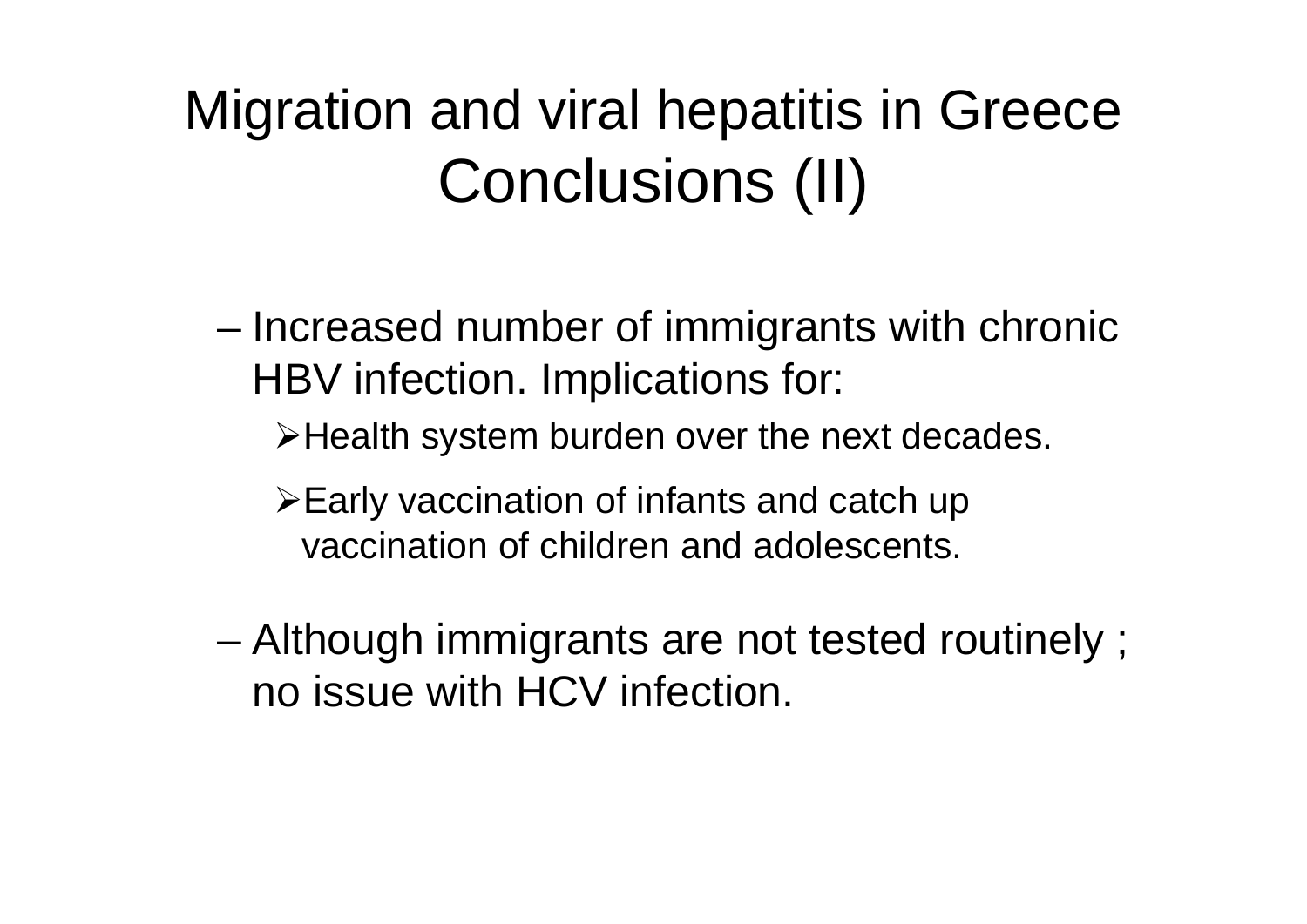#### Integration of recent immigrants

- All these data pertains legal immigrants that have access to official health care services.
- It is reasonable to believe that recent immigrants
	- might have higher prevalence of viral hepatitis
	- they are at higher risk of both get infected and transmit it to others